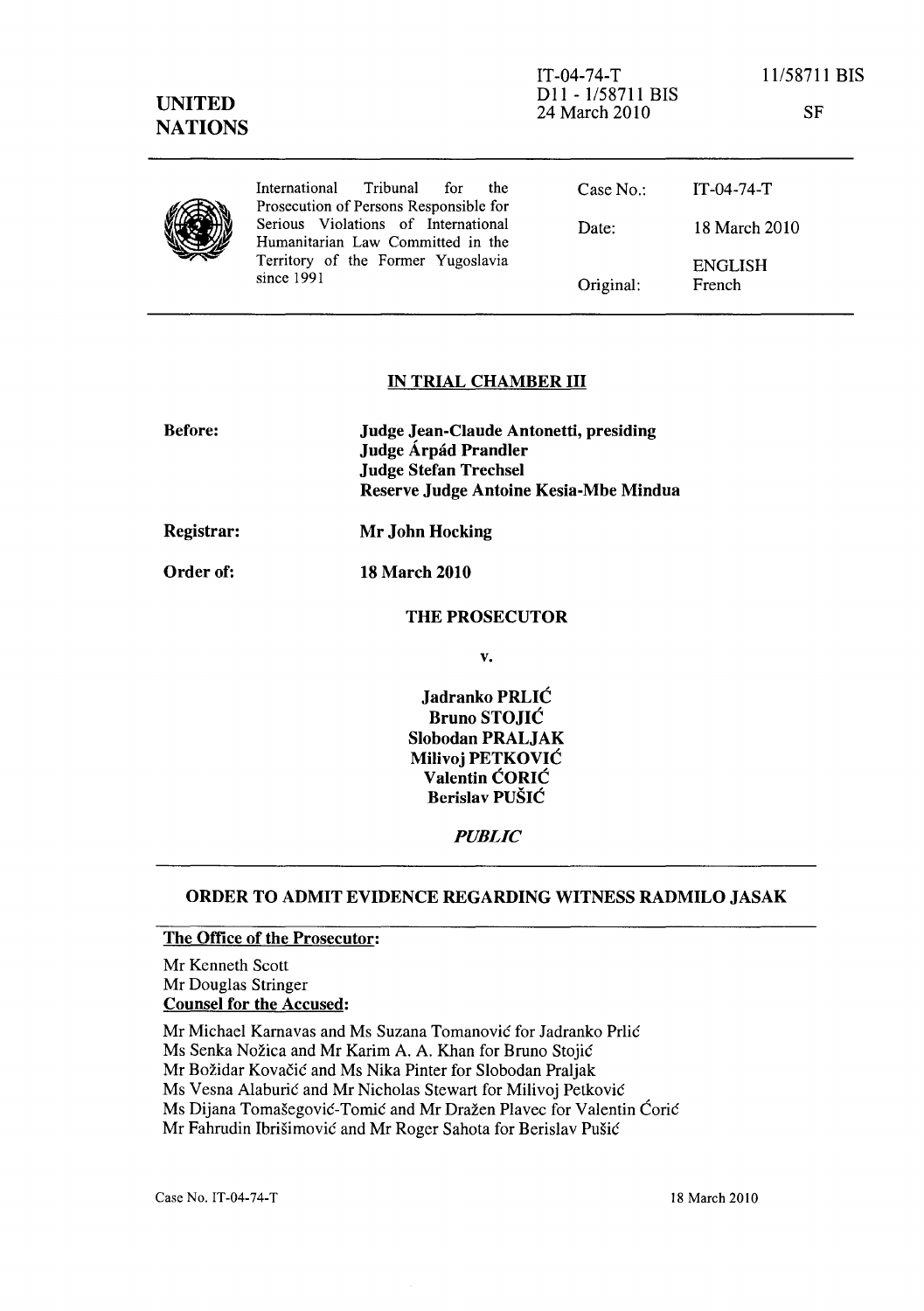**TRIAL CHAMBER III** ("Chamber") of the International Tribunal for the Prosecution of Persons Responsible for Serious Violations of International Humanitarian Law Committed in the Territory of the Former Yugoslavia since 1991 ("Tribunal"),

**NOTING** the request for the admission of 18 Exhibits presented by Counsel for the Accused Petković ("Petković Defence"),<sup>1</sup> the request for the admission of six Exhibits presented by Counsel for the Accused Stojic ("Stojic Defence"),<sup>2</sup> the request for the admission of two Exhibits presented by Counsel for the Accused Praljak ("Praljak Defence" $i^3$  and the request for the admission of 10 Exhibits presented by the Office of the Prosecutor ("Prosecution")<sup>4</sup> ("Proposed Exhibit(s)"), relating to the testimony of Witness Radmilo Jasak ("Witness") who appeared from 18 to 27 January 2010,

**NOTING** the objections formulated by the Stojic Defence against one Proposed Exhibit presented by the Petković Defence<sup>5</sup> and four Proposed Exhibits presented by the Prosecution, $6$  the objections formulated by the Praljak Defence against one Proposed Exhibit presented by the Stojic Defence and one Proposed Exhibit presented by the Prosecution,? the objection formulated by the Petkovic Defence against one Proposed Exhibit presented by the Prosecution, $\delta$  and the objections formulated by the Prosecution against two Proposed Exhibits presented by the Petkovic Defence and against one Proposed Exhibit presented by the Stojić Defence,<sup>9</sup>

<sup>&</sup>lt;sup>1</sup> "Milivoj Petković's Request for Admission of Exhibits Tendered through Witness Radmilo Jasak", filed publicly on 1 February 2010.

<sup>&</sup>lt;sup>2</sup> "Bruno Stojić's Filing of List of Documents Tendered through Witness Radmilo Jasak on 21 and 25 January 2010", filed publicly on 1 February 2010.

<sup>3 &</sup>quot;Slobodan Praljak's Request for Admission of Exhibits Tendered through Witness Radmilo Jasak", filed publicly on 1 February 2010.

<sup>4 &</sup>quot;Prosecution Filing of 'IC List' of Exhibits Tendered for Admission in Connection with Witness Radmilo Jasak", filed publicly on 1 February 2010.

<sup>&</sup>lt;sup>5</sup> "Bruno Stojic's Objections to Milivoj Petković's Request for Admission of Exhibits through Witness Radmilo Jasak", filed publicly on 2 February 2010.

<sup>6 &</sup>quot;Bruno Stojic's Objections to Prosecution's Request for Admission of Exhibits through Witness Radmilo Jasak", filed publicly on 2 February 2010.

<sup>7 &</sup>quot;Slobodan Praljak's Response to the Prosecution and Stojic Defence Motions for Admission of Exhibits Tendered through Witness Radmilo Jasak", filed publicly on 2 February 2010.

<sup>&</sup>lt;sup>8</sup> "Milivoj Petković's Objection to the OTP List of Exhibits Tendered through Witness Radmilo Jasak", filed publicly on 2 February 2010.

<sup>9 &</sup>quot;Prosecution Response to (1) Milivoj Petkovic's Request for Admission of Exhibits Tendered through Witness Radmilo Jasak, and (2) Bruno Stojic's Filing of List of Documents Tendered through Witness Radmilo Jasak on 21 and 25 January 2010", filed publicly on 2 February 2010.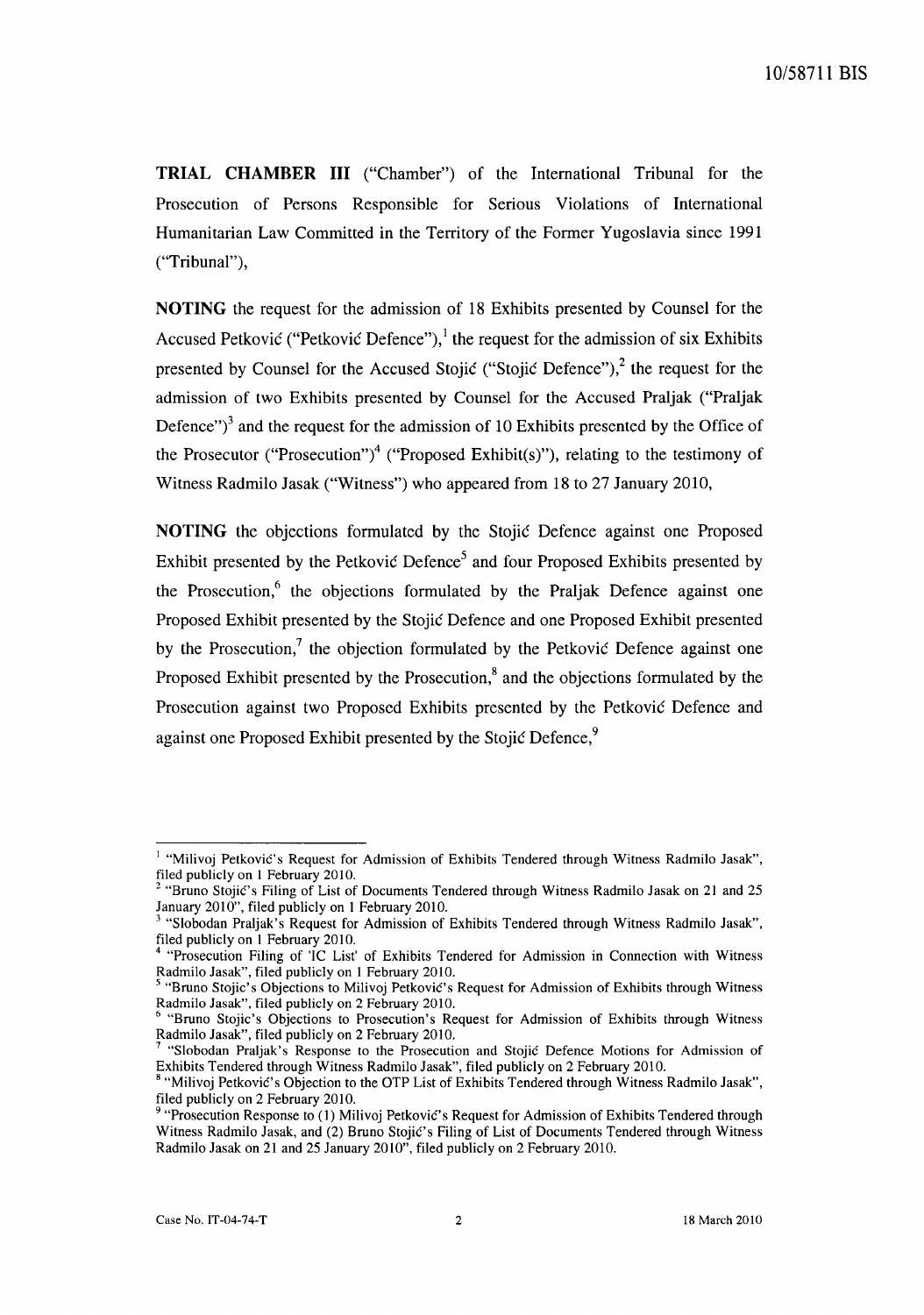**NOTING** the Stojic Defence response to the objections formulated by the Prosecution,<sup>10</sup> and the responses of the Petkovic Defence to the objections formulated by the Stojić Defence<sup>11</sup> and by the Prosecution.<sup>12</sup>

**NOTING** the "Decision on Presentation of Documents by the Prosecution in Cross-Examination of Defence Witnesses", rendered publicly by the Chamber on 27 November 2008 ("Decision of 27 November 2008"),

**NOTING** the "Decision on the Interlocutory Appeal Against the Trial Chamber's Decision on Presentation of Documents by the Prosecution in Cross-Examination of Defence Witnesses", rendered publicly by the Appeals Chamber on 26 February 2009 ("Decision of 26 February 2009") in which it confirmed the Decision of 27 November 2008 and stated that it is a matter for the Trial Chamber to determine to what purpose the "mixed documents" that it decides to admit into evidence will be used, $13$ 

**CONSIDERING,** first of all, that the Chamber notes that the Proposed Exhibits presented by the Petkovic Defence bearing reference numbers 4D 00433, 4D 01524, 4D 01586, 4D 01611 and 4D 01700, the Proposed Exhibits presented by the Stojic Defence bearing reference numbers 3D 02591 and P 02002 and the Proposed Exhibit presented by the Prosecution bearing reference number P 00195 were already admitted by the Chamber;<sup>14</sup> that the requests from the Petkovic Defence, Stojic Defence and the Prosecution are, therefore, moot, in this respect,

**CONSIDERING** that the Chamber notes that the Prosecution puts forward that it presented Proposed Exhibit P 10926 with the purpose of casting doubt on the Witness's credibility and that, consequently, it requests that it be admitted for this reason only,

<sup>&</sup>lt;sup>10</sup> "Bruno Stojić's Response to the Objections of the Prosecution to the Stojić List of Exhibits Tendered through Witness Radmilo Jasak", filed publicly on 3 February 2010.

<sup>&</sup>lt;sup>11</sup> "Milivoj Petković's Response to Bruno Stojić's Objections to Petković IC List for Witness Radmilo Jasak", filed publicly on 3 February 2010.

<sup>&</sup>lt;sup>12</sup> "Milivoj Petković's Response to the Prosecution's Objections to the Petković IC List for Witness Radmilo Jasak", filed publicly on 3 February 2010.

Decision of 26 February 2009, para. 29.

<sup>&</sup>lt;sup>14</sup> "Order to Admit Evidence Regarding Witness 4D-AB", 14 January 2010 ("Order of 14 January 2010") for Exhibit bearing reference number 4D 00433; "Order to Admit Evidence Relating to the Testimony of Slobodan Praljak", 15 February 2010 ("Order of 15 February 2010") for the Proposed Exhibits bearing reference numbers 4D 01524, 4D 01586, 4D 01611, 4D 01700, 3D 02591 and P 02002; "Order Admitting Evidence Related to Witness Dragan Jurie", 15 May 2009 ("Order of 15 May 2009") for Proposed Exhibit bearing reference number P 00195.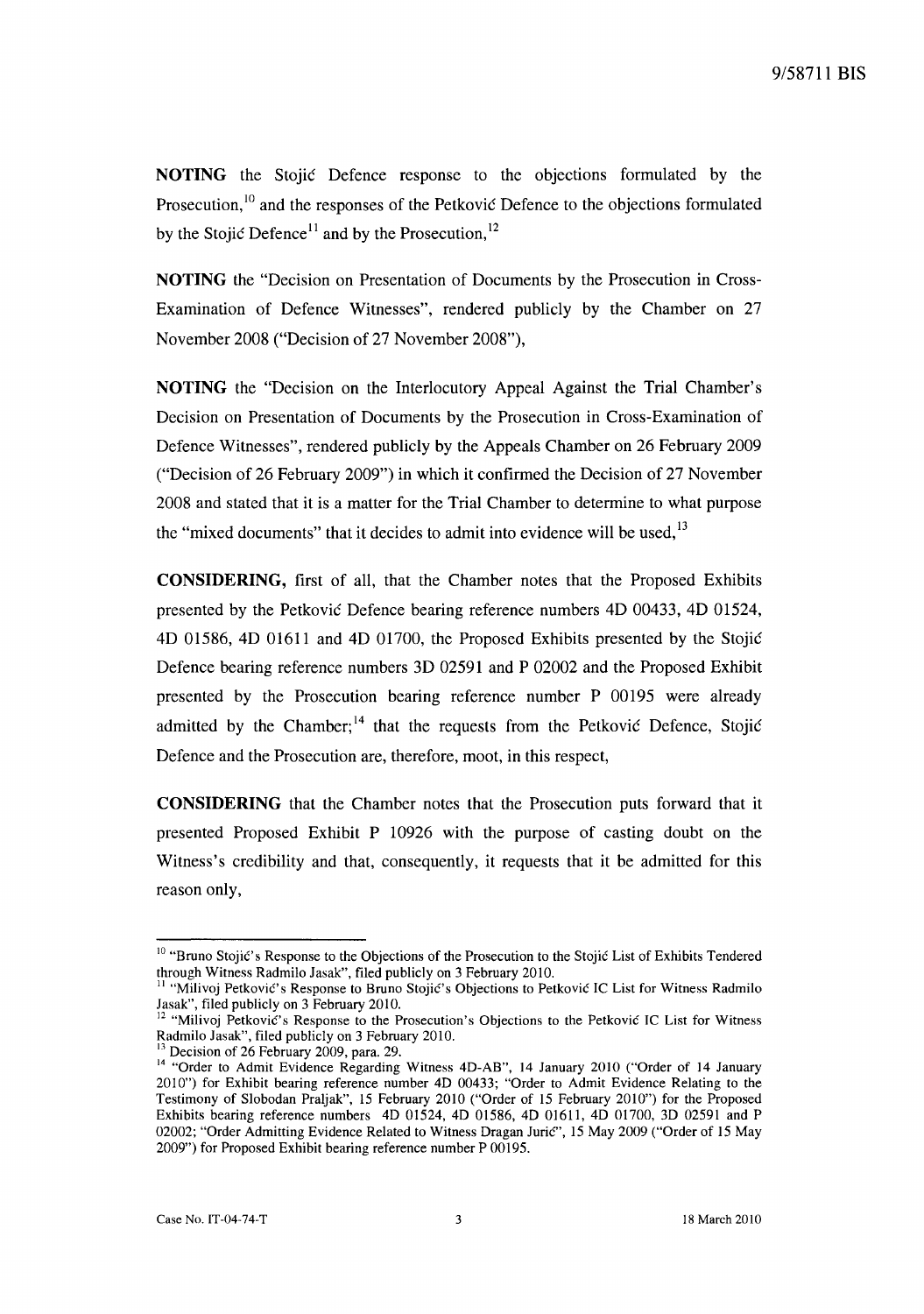**CONSIDERING** with regard to Proposed Exhibits P 01747, P 02938, P 02946 and P 02962, the Chamber notes that the Prosecution seeks their admission as "mixed documents" within the meaning of the Decision of 27 November 2008,

**CONSIDERING** that the Stojic Defence objects to their admission on the ground that the Prosecution has not demonstrated the existence of exceptional circumstances that would justify the admission of these new documents in accordance with the Decision of 27 November 2008,<sup>15</sup>

**CONSIDERING** that the Chamber cannot accept the Prosecution's argument according to which Proposed Exhibits P 01747, P 02938, P 02946 and P 02692 could not have been presented during its case in chief since it was not aware of all the specific aspects of the Defence case, was not able to anticipate the Witness's testimony and all the documents that would be relevant to it;  $^{16}$  this cannot justify their admission as Prosecution evidence at this stage of the proceedings,

**CONSIDERING** that the Chamber holds that insofar as the Prosecution has not demonstrated sufficiently exceptional circumstances that would justify the admission of the said Proposed Exhibits as Prosecution evidence, they may, consequently, only be admitted for the purpose of challenging the Witness's credibility,

**CONSIDERING** that the Chamber has examined each of the Proposed Exhibits on the basis of the admissibility criteria set out in the "Decision on the Admission of Evidence", rendered publicly by the Chamber on 13 July 2006 ("Decision of 13 July 2006"), and in the "Decision Adopting Guidelines for the Presentation of Defence Evidence", rendered publicly by the Chamber on 24 April 2008 ("Decision of 24 April  $2008"$ <sup>17</sup>

**CONSIDERING** that the Chamber decides to admit into evidence the Exhibits indicated as "Admitted" in the Annex attached to this decision since they were put to the Witness and bear sufficient indicia of relevance, probative value and reliability,

<sup>&</sup>lt;sup>15</sup> "Bruno Stojic's Objections to Prosecution Request for Admission of Exhibits Tendered through Witness Radmilo Jasak", filed publicly on 2 February 2010.

<sup>&</sup>lt;sup>16</sup> "Prosecution Filing of 'IC List' of Exhibits Tendered for Admission in Connection with Witness Radmilo Jasak", filed publicly on 1 February 2010.

Guideline No. 8 regarding the admission of documentary evidence by way of a witness.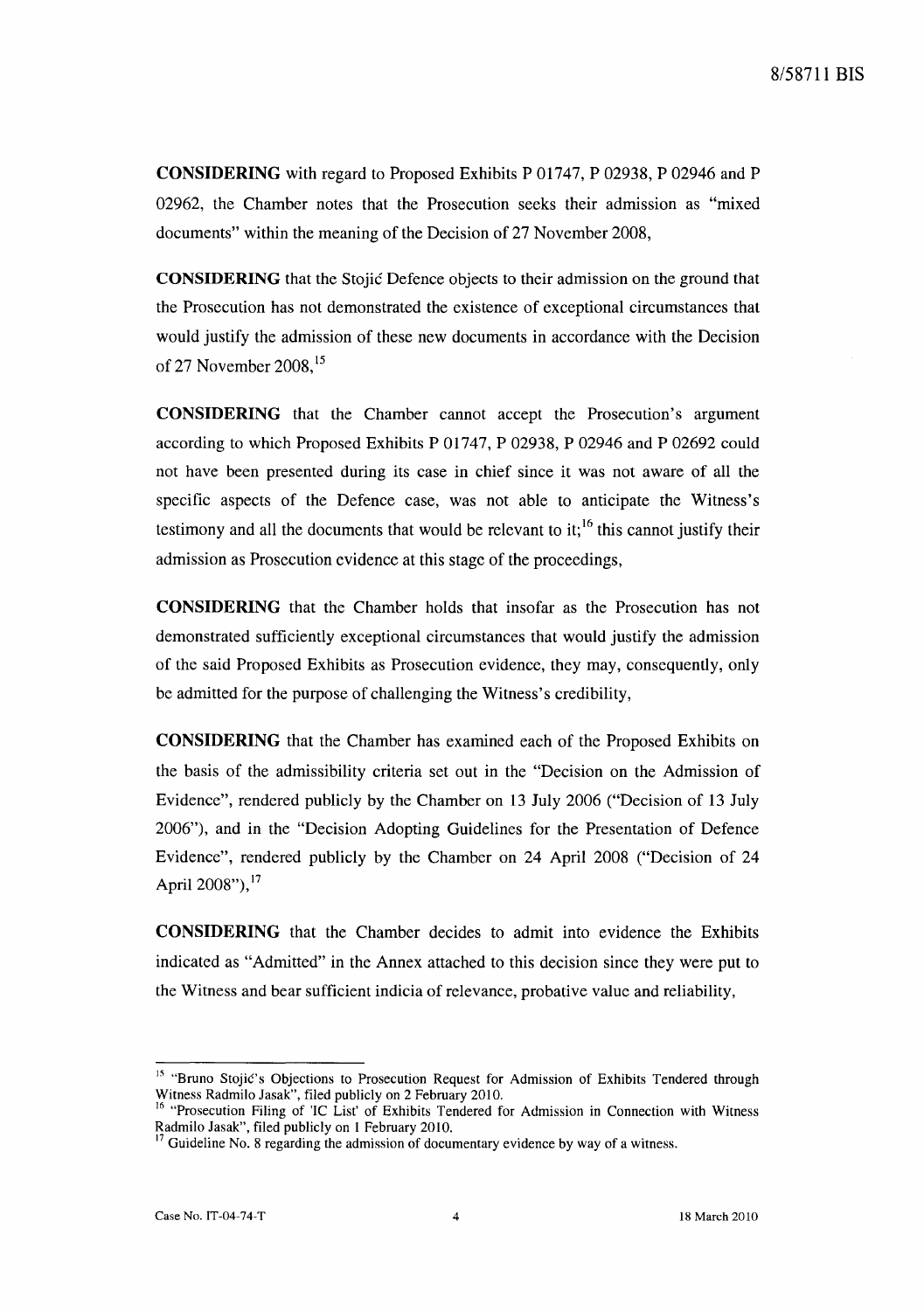CONSIDERING, more particularly, that the Chamber decides to admit Proposed Exhibits P 10926, P 01747, P 02946 and P 02962 solely in that they tend to challenge the Witness's credibility,

CONSIDERING that the Chamber notes with regard to Proposed Exhibit P 02938 that it could be admissible solely in that it went to challenging the Witness's credibility, that the Witness did not comment on its relevance, reliability and probative value, and decides, therefore, not to admit it into evidence,

CONSIDERING that the Chamber decides not to admit into evidence the Proposed Exhibits indicated as "Not admitted" in the Annex attached to this decision since they are not in accordance with the instructions set forth in the Decisions of 13 July 2006 and 24 April 2008,

## FOR THE FOREGOING REASONS,

PURSUANT TO Rules 54 and 89 of the Rules of Procedure and Evidence,

GRANTS the request of the Praljak Defence,

PARTIALLY GRANTS the requests of the Petkovic Defence, the Stojic Defence and the Prosecution,

DISMISSES AS MOOT the Petkovic Defence request with regard to the Proposed Exhibits bearing reference numbers 4D 00433, 4D 01524, 4D 01586, 4D 01611 and 4D 01700; the Stojic Defence request with regard to the Proposed Exhibits bearing reference numbers 3D 02591 and P 02002 and the Prosecution request with regard to the Proposed Exhibit bearing reference number P 00195,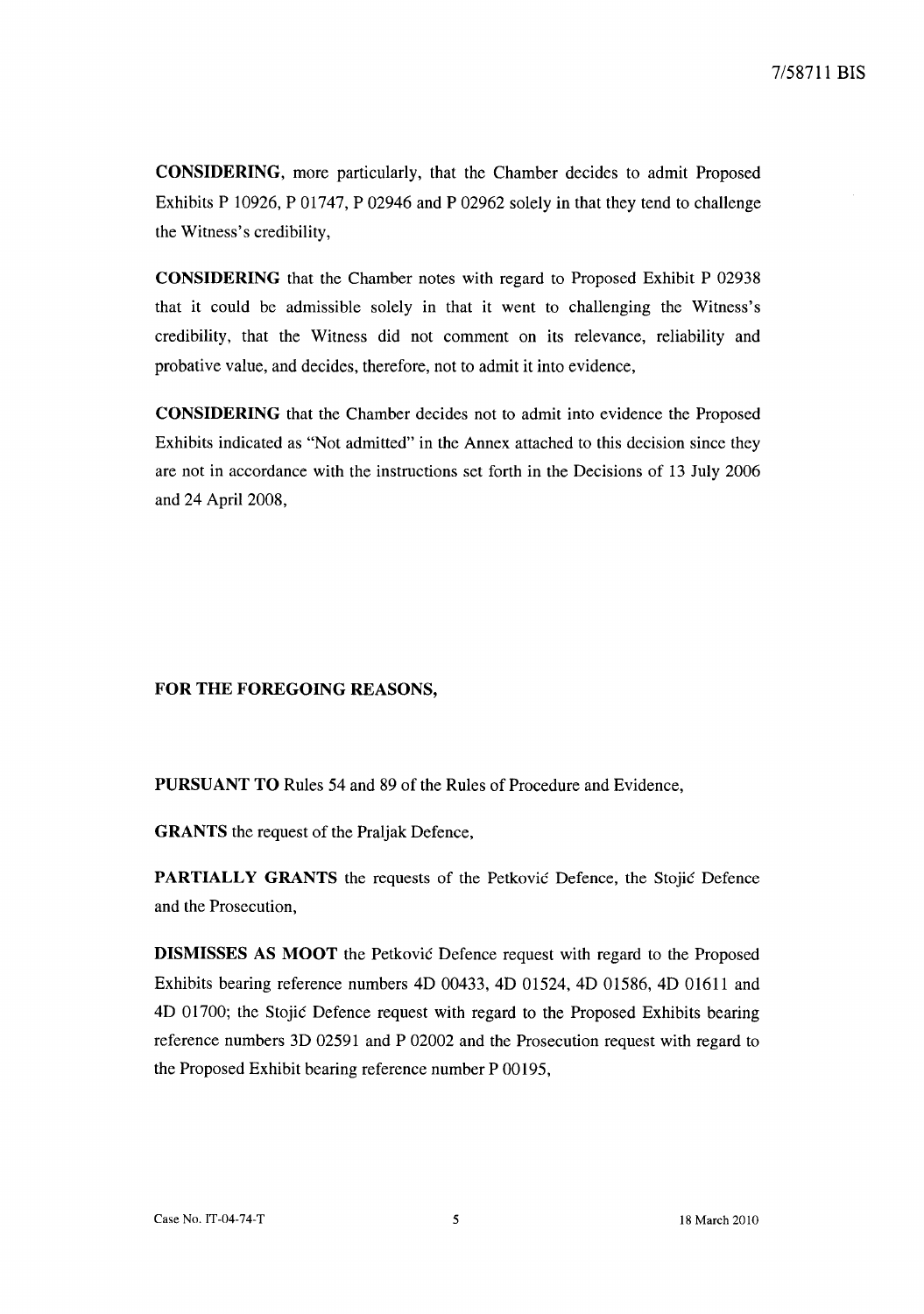**DECIDES** that it is appropriate to admit into evidence the Proposed Exhibits bearing reference numbers P 01747 (in part: pages 1, 3, 4 and 8), P 02946 (in part: page 1), P 02962 and P 10926, solely in that they go to challenging the credibility of Witness Radmilo Jasak,

**DECIDES** that it is appropriate to admit into evidence the Exhibits indicated as "Admitted" in the Annex attached to this decision, **AND** 

**DENIES,** by a majority, in all other respects the requests, for the reasons stated in the Annex attached to this Decision.

## **The Presiding Judge of the Chamber attaches a dissenting opinion to this order.**

Done in English and in French, the French version being authoritative.

 $/signed/$ 

Jean-Claude Antonetti

Presiding Judge

Done this eighteenth day of March 2010

At The Hague

The Netherlands

**[Seal of the Tribunal]**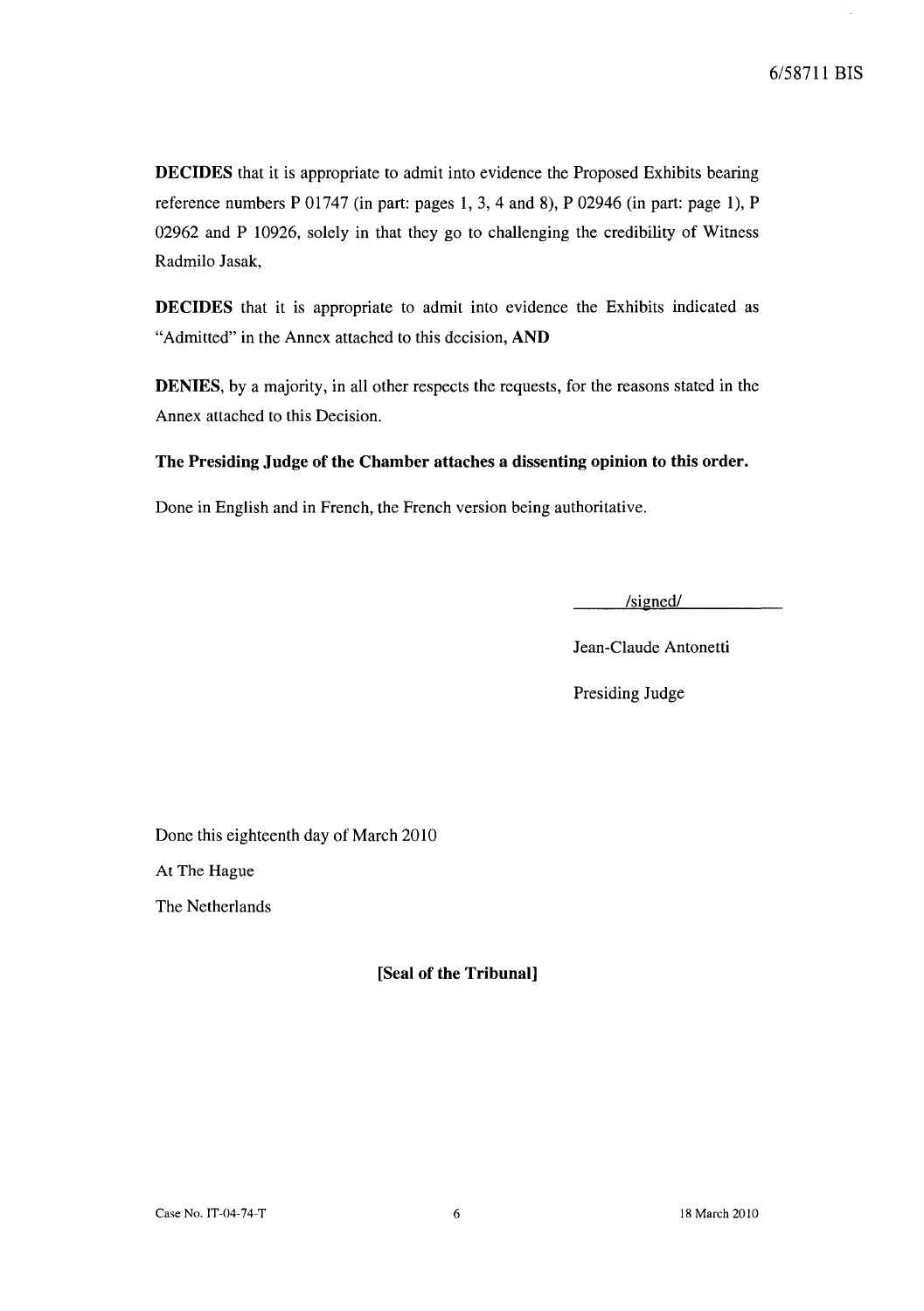# **Annex**

| <b>Exhibit Number</b> | <b>Party Proposing Admission</b> | <b>Admitted/Not Admitted/Marked</b>      |
|-----------------------|----------------------------------|------------------------------------------|
|                       | of the Exhibit                   | for Identification (MFI)                 |
| 4D 00 075             | Petković Defence                 | Admitted.                                |
| 4D 00 090             | Petković Defence                 | Admitted.                                |
|                       | Petković Defence                 | Moot (Already admitted by way of         |
| 4D 004 33             |                                  | the Order of 14 January 2010).           |
| 4D 004 80             | Petković Defence                 | Admitted.                                |
| 4D 0 1223             | Petković Defence                 | Admitted.                                |
| 4D 0 1224             | Petković Defence                 | Admitted.                                |
| 4D 01303              | Petković Defence                 | Not admitted by a majority (The          |
|                       |                                  | document is not on the Petković          |
|                       |                                  | Defence 65 ter List and the              |
|                       |                                  | Defence did not explain during the       |
|                       |                                  | hearing or in its request which          |
|                       |                                  | subject and questions commented          |
|                       |                                  | on during the cross-examination          |
|                       |                                  | this document relates to, and did        |
|                       |                                  | thus not justify why it was unable       |
|                       |                                  | to put it previously on its 65 ter       |
|                       |                                  | List).                                   |
| 4D01524               | Petković Defence                 | Moot (Already admitted by way of         |
|                       |                                  | the Order of 15 February 2010).          |
| 4D01586               | Petković Defence                 | Moot (Already admitted by way of         |
|                       |                                  | the Order of 15 February 2010).          |
| 4D01611               | Petković Defence                 | Moot (Already admitted by way of         |
|                       |                                  | the Order of 15 February 2010).          |
| 4D 0 1633             | Petković Defence                 | Admitted.                                |
| 4D 0 1634             | Petković Defence                 | Admitted.                                |
| 4D 01 639             | Petković Defence                 | Admitted.                                |
| 4D 01 700             | Petković Defence                 | Moot (Already admitted by way of         |
|                       |                                  | the Order of 15 February 2010).          |
| P 00401               | Petković Defence                 | Admitted.                                |
| P 0 3030              | Petković Defence                 | Admitted.                                |
| P03805                | Petković Defence                 | Not admitted by a majority (The          |
|                       |                                  | Witness did not comment on the           |
|                       |                                  | reliability, relevance and probative     |
|                       |                                  | value of the document).                  |
| IC 01167              | Petković Defence                 | Admitted.                                |
| 2D 0 0257             | Stojić Defence                   | Not admitted by a majority (The          |
|                       |                                  | Witness did not comment on the           |
|                       |                                  | reliability, relevance and probative     |
|                       |                                  | value of the document).                  |
| ZD 0306 1             | Stojić Defence                   | Admitted.                                |
| 2D 03075              | Stojić Defence                   | Admitted.                                |
| 2D 03076              | Stojić Defence                   | Not admitted by a majority (The          |
|                       |                                  | document does not bear sufficient        |
|                       |                                  | indicia of reliability in itself and the |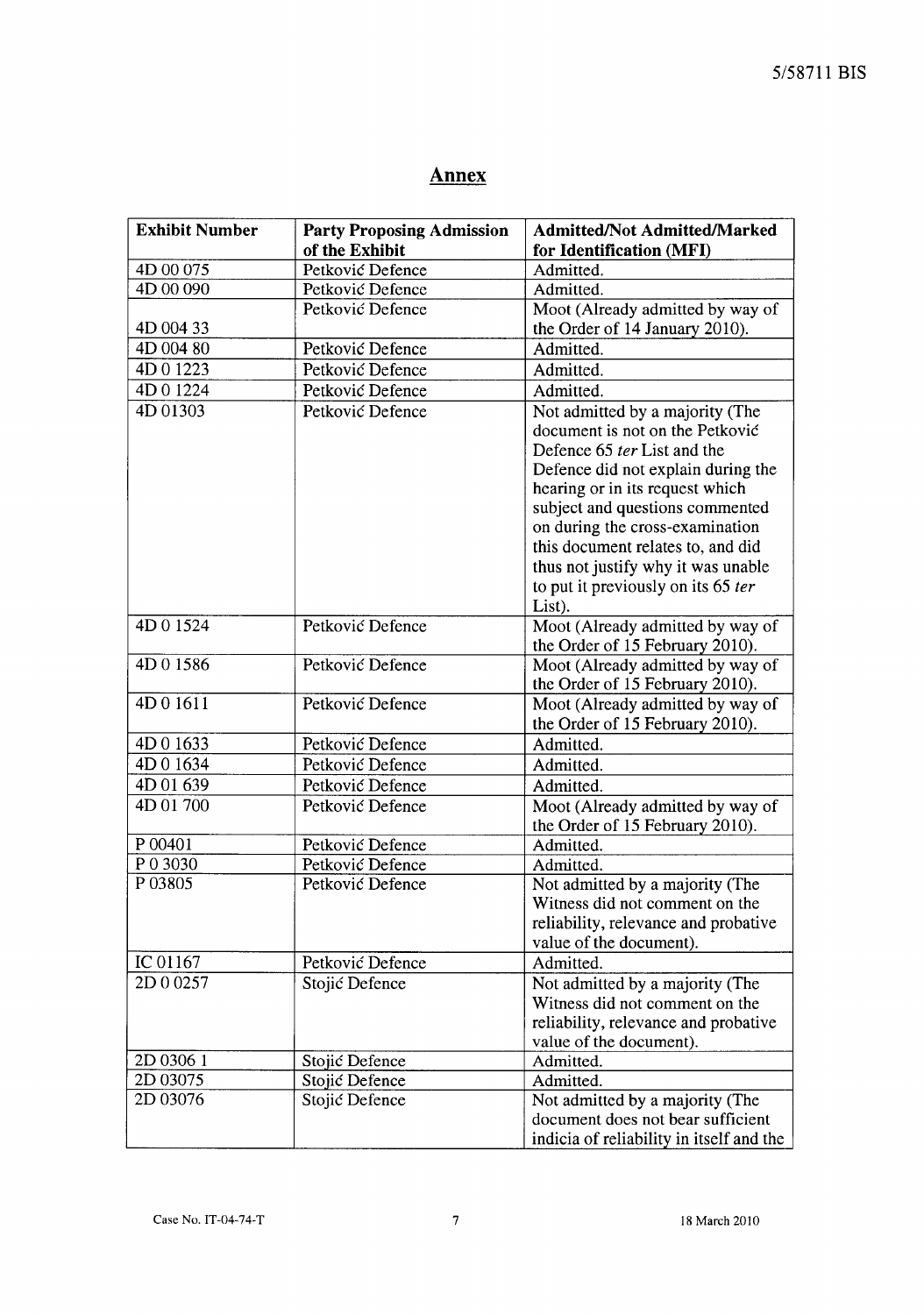|                                                    |                 | Witness did not comment on its<br>authenticity).                                                                                              |
|----------------------------------------------------|-----------------|-----------------------------------------------------------------------------------------------------------------------------------------------|
| 3D 02591                                           | Stojić Defence  | Moot (Already admitted by way of<br>the Order of 15 February 2010).                                                                           |
| P 02002                                            | Stojić Defence  | Moot (Already admitted by way of<br>the Order of 15 February 2010).                                                                           |
| IC 01165                                           | Praljak Defence | Admitted.                                                                                                                                     |
| IC 01166                                           | Praljak Defence | Admitted.                                                                                                                                     |
| P 00 195                                           | Prosecution     | Moot (Already admitted by way of<br>the Order of 15 May 2009).                                                                                |
| P 01 747 (only<br>ecourt pages 1, 3, 4<br>and $8)$ | Prosecution     | Admitted in part and solely in that<br>it goes to challenging Witness<br>Radmilo Jasak's credibility (only<br>$e$ court pages 1, 3, 4 and 8). |
| P 02 919                                           | Prosecution     | Admitted.                                                                                                                                     |
| P 02 934                                           | Prosecution     | Admitted.                                                                                                                                     |
| P 0 2938                                           | Prosecution     | Not admitted by a majority (The<br>Witness was unable to comment on<br>the reliability, probative value and<br>relevance of the document).    |
| P 0 2946 (only<br>$e$ court page 1)                | Prosecution     | Admitted in part and solely in that<br>it goes to challenging Witness<br>Radmilo Jasak's credibility (only<br>ecourt page 1 is admitted).     |
| P 02962                                            | Prosecution     | Admitted solely in that it goes to<br>challenging Witness Radmilo<br>Jasak's credibility.                                                     |
| P 10926                                            | Prosecution     | Admitted solely in that it goes to<br>challenging Witness Radmilo<br>Jasak's credibility.                                                     |
| P 11191                                            | Prosecution     | Admitted.                                                                                                                                     |
| P 11192                                            | Prosecution     | Admitted.                                                                                                                                     |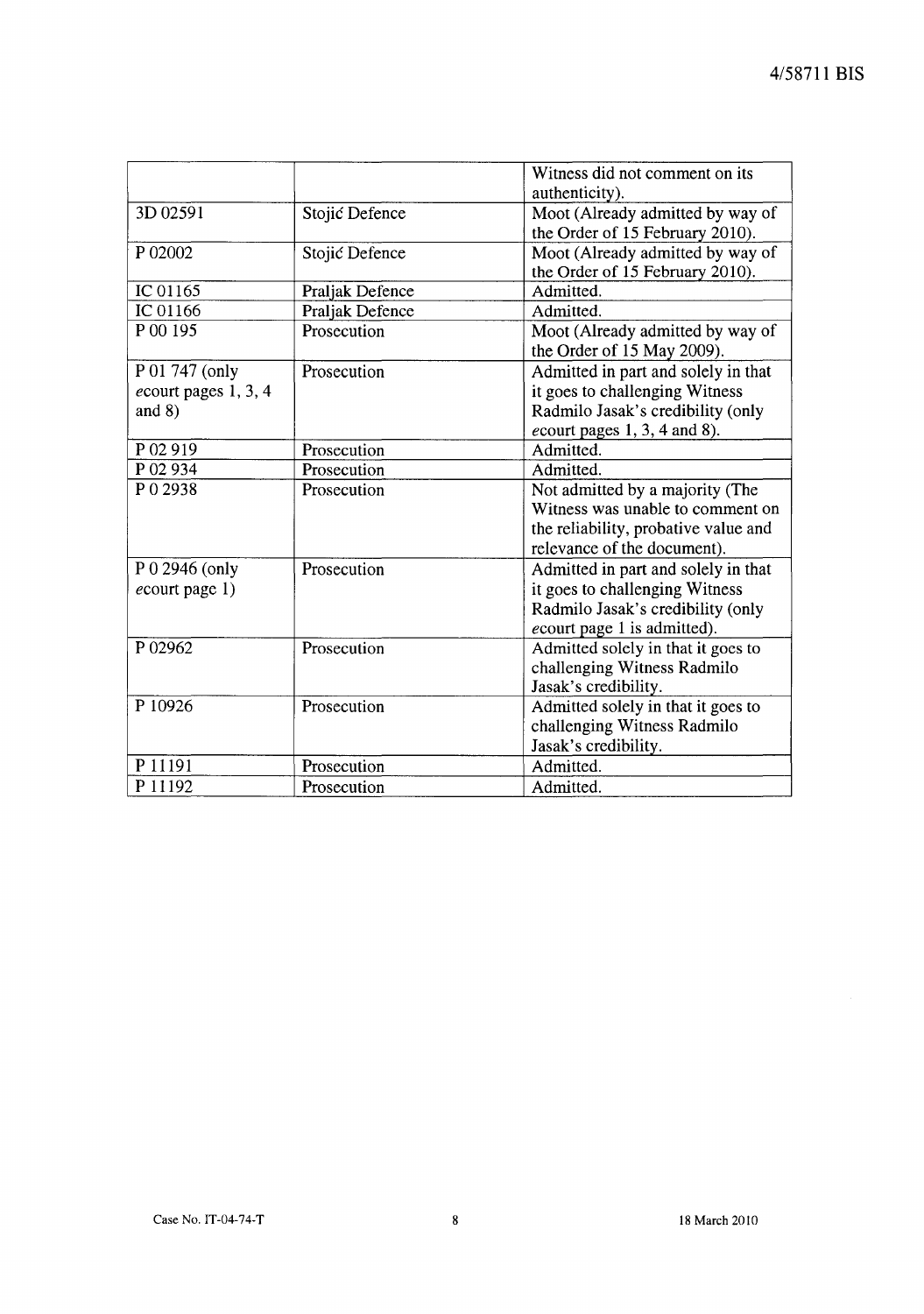## DISSENTING OPINION OF PRESIDING JUDGE, JEAN-CLAUDE **ANTONETTI**

The rejection by the majority of the Chamber of several documents put to Witness Radmilo JASAK forces me once again to issue a dissenting opinion since the motivation of the majority is not satisfactory and is completely **contrary** to what happened during the hearing, the questions asked and the responses given.

I will take the five documents in turn to explain my position on these documents which come from different sources (the Prosecution and the Defence).

#### Document 2D 00257

This document was presented and, in part, read to the Witness.

The attorney asked the Witness the following question: "Does this document show that the BR Army already in 1992, because we see the letter dated October, when there was joint combat going on, the BR Army fighting together with the RVO against the Serb Army, that they were preparing plans like this against the RVO? Does this document show that? And looking at the documents from that period or from later on, can you confirm that there were, indeed, such plans in existence?"

The Witness replies as follows: "Well, from this document we can see that the plans did exist already at that time."

In these circumstances how can the majority claim that the Witness did not comment on the reliability, relevance and probative value of this document? Even though the Witness indicated that he knew that the author of the document was Zejnil DELALIC and that this document demonstrated that since October 1991, the BR Army had been able to plan military operations!

#### Document 4D 01303

This is a military police report on activities during the first week of June 1993.

This report indicates that on 31 May 1993, the military police received an order to take control of Mostar town, in cooperation with the local police, on account of the precarious situation resulting from the looting of apartments during the night.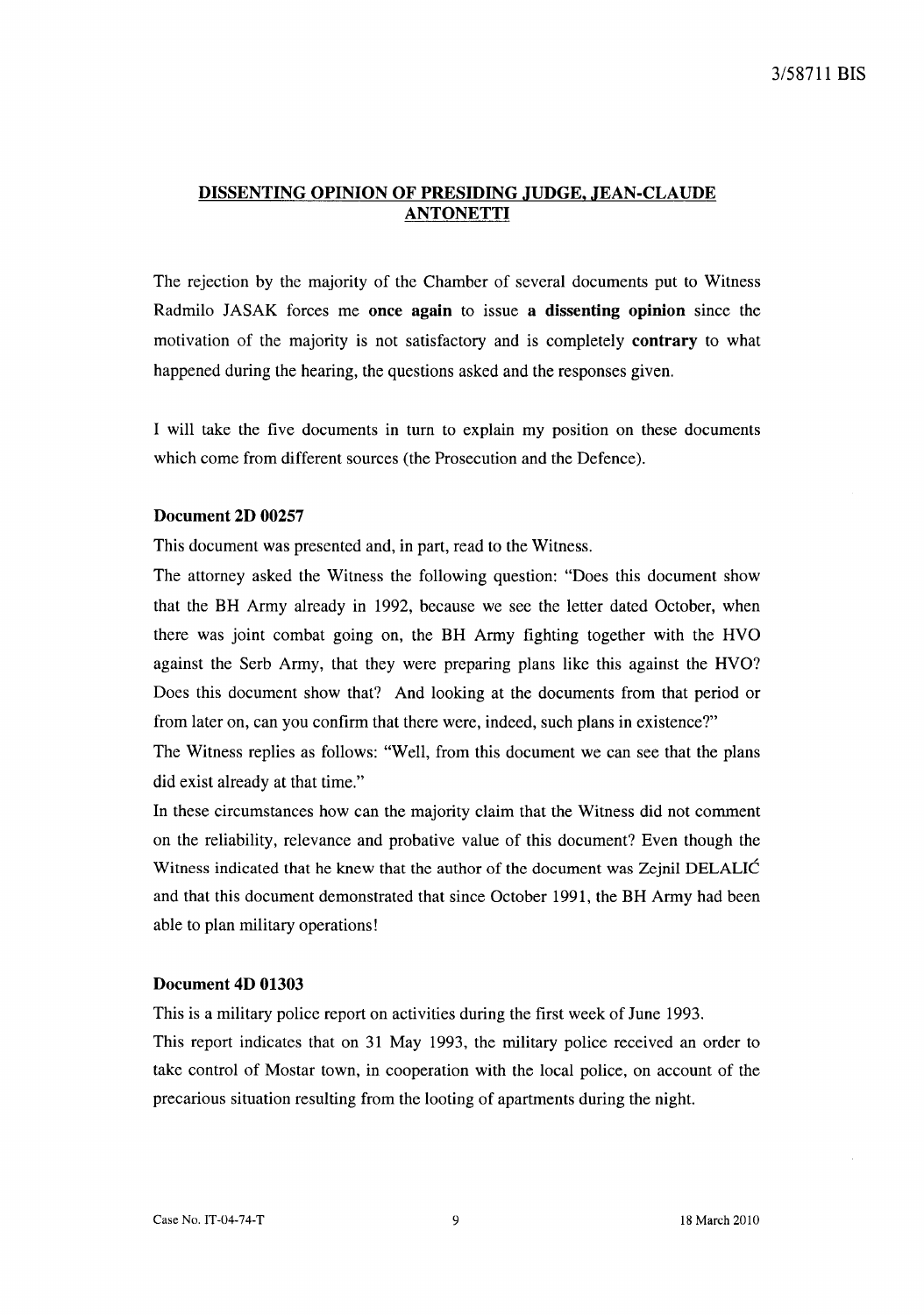This document establishes that three HVO members were arrested for having committed an offence against the War Hospital in Mostar.

This report serves to demonstrate that investigations were carried out following a rape.

In addition, it appears that 11 HVO members were arrested in Citluk territory.

How can it be said that the Defence did not explain to which subject the document relates when it would be obvious to even a first-year law student that the report deals with offences committed during the first week of the month of June and that the HVO conducted investigations and carried out arrests notably regarding the issue of the apartments!

That it was not on the 65 ter List is not in itself a decisive factor which would favour rejecting the document, and the Trial Chamber, in the interests of justice, can rectify this omission.

## **Document P 03805**

This is an official UNPROFOR document on military activities.

This document contains the following phrase: "Petkovic signalled that HVO would continue to scrutinize humanitarian aid convoys".

How can it be said that the Witness did not comment on the reliability and probative value even though the issue of humanitarian aid convoys was brought up by the Prosecution and the Accused Petkovic testified on this issue?

## **Document 2D 03076**

This is a schedule from 21:43 to 23:15 authenticated by the signature of the Accused Praljak.

#### **Document P 02938**

This document was put to the Witness and is entitled: "Reply to the PROTEST of the 4th Corps".

The Prosecutor asked the Witness if it was not a reference to the fact that the HVO had dealings with the common enemy.

This is an important detail in support of the Prosecution's argument. How can the majority say that the Witness did not comment on the reliability, probative value and